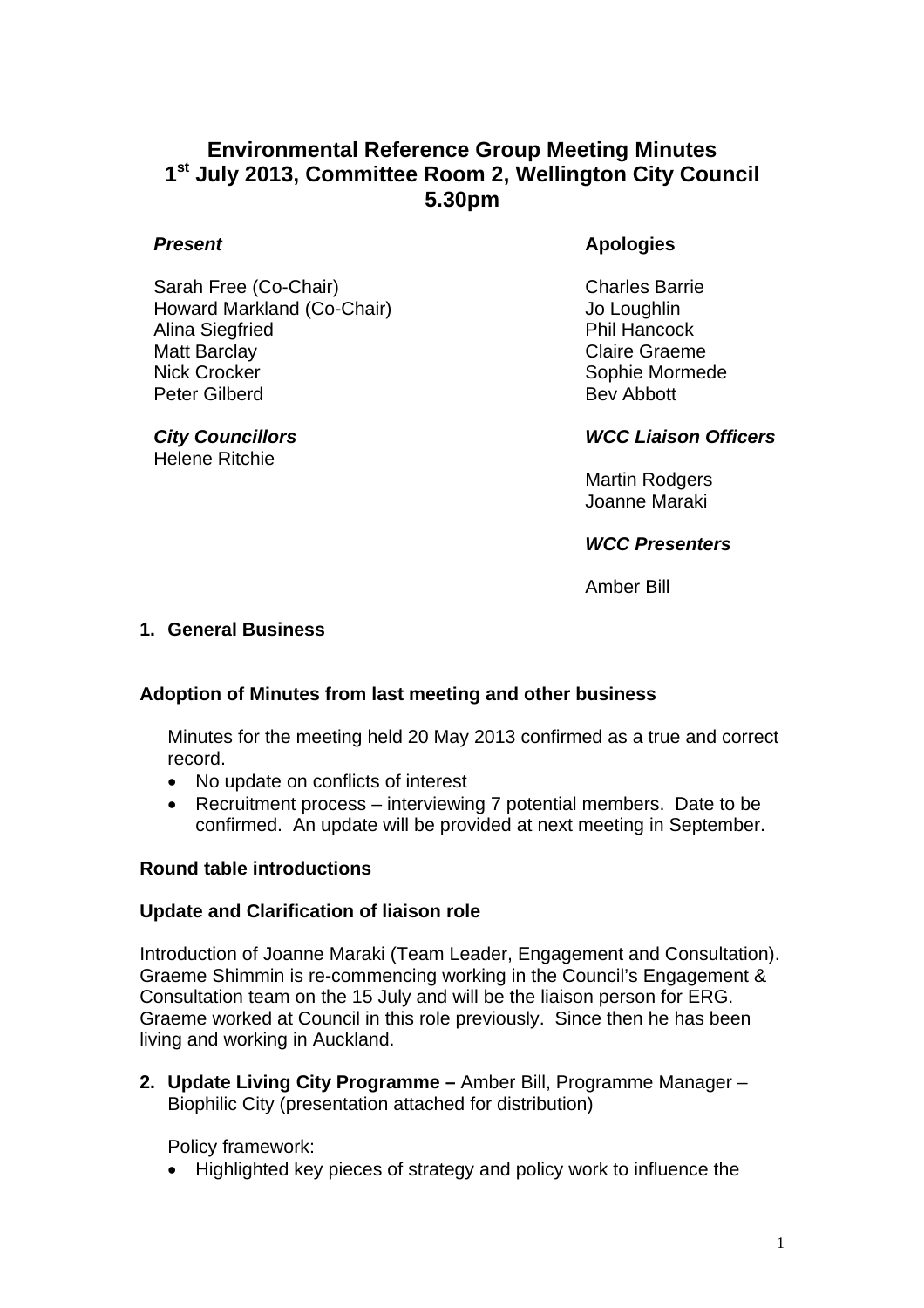Transport strategy, Wellington Story (through Positively Wellington Tourism), Central City Framework and others

- Operationalising 'Our Living City':
- Will be aligning it with economic growth focus of Council.
- Council is carrying out an Environmental Scan for Key investment projects
- It will continue to progress the Centre of Excellence discussions.

Key Projects

- Blue Belt
- Smart Energy Capital
- Project Halo Amber clarified the difference between this project and that being driven by the (Gareth) Morgan Foundation
- Water Sensitive Urban Design Guidelines
- Miramar Peninsula

Dialogue, Education, and Engagement

- The programme was developed from a workshop session at the Natural Environment Forum
- Digital space is being set up to tell and share stories

Questions:

Members asked a number of questions and receive responses from Amber as follows:

In terms of the Centre of Excellence, it was noted that the participants were mostly academic, what about other external partners (e.g. business, NGOs)? Amber responded that ongoing discussion and dialogue continues with external partners specifically in the 'resilience area'

There was a discussion around whether Council was progressing any work around road reserve. Amber responded that it has been looked at different times and from different directions but the legal issues around the use of road reserve are complex.

Concern was expressed around the future of community care groups with the withdrawal of funding from the Regional Council. Amber responded that Council managers are providing advice and support and that groups can also access Council grants, which are now aligned to the 'Our Living City' programme.

Councillor Helene Ritchie stated that she believes the Our Living City programme is exciting and important work to take our city into the future.

#### **Actions**

• It was agreed that an update on the following items should be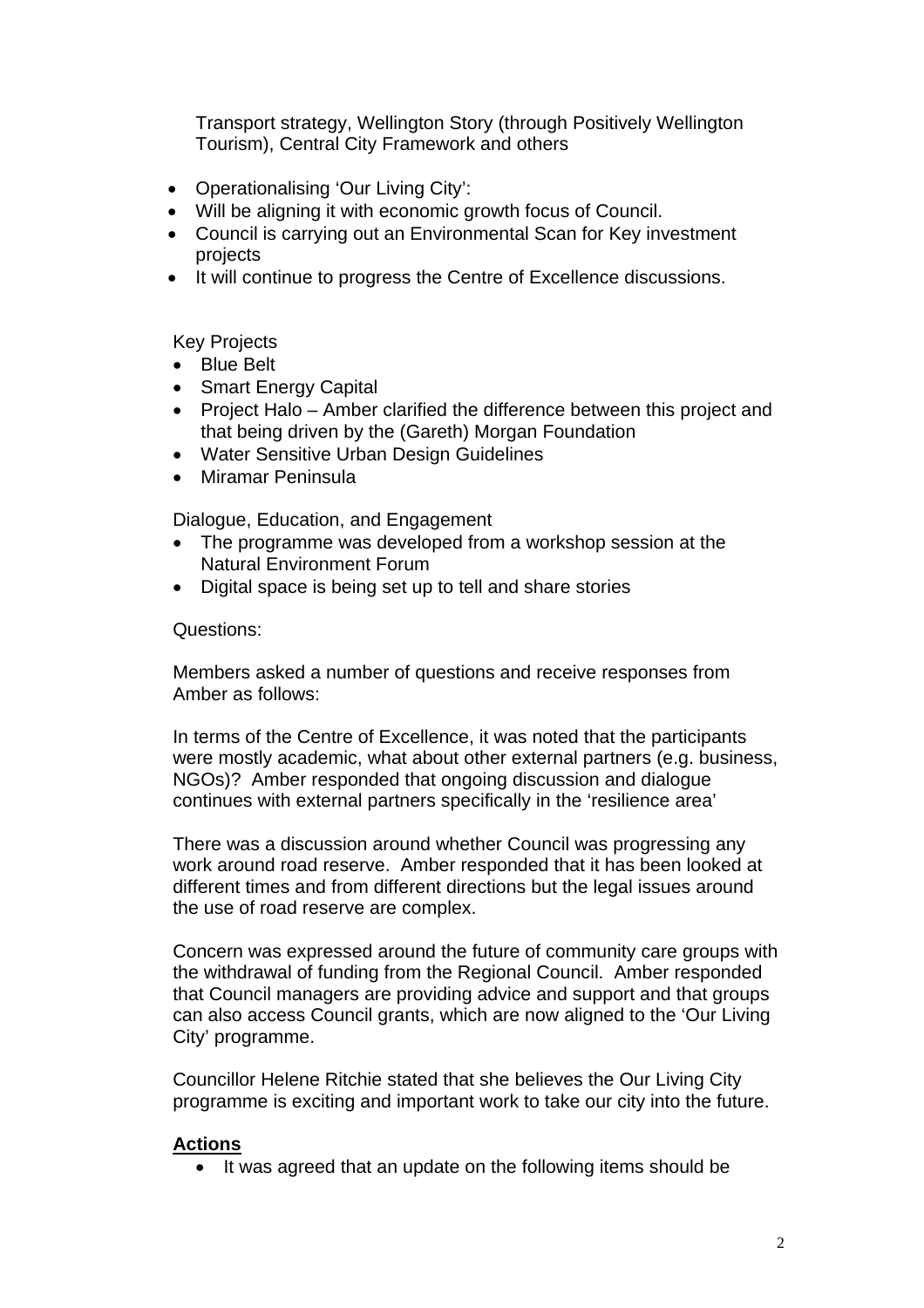provided at the next meeting:

- o Water Sensitive Urban Design Guidelines
- o Miramar Peninsula

## **3. ERG contributions to Council decision-making processes**

An introduction to this session was provided highlighting how the issue had been raised in the Annual Report to Council and how tonight's discussion was an opportunity for the group to decide what it would like to do differently.

The subsequent discussion focussed on effective ways to improve communication and the group's contribution to Council.

- Maximise time through structured forward planning (3 months) outlook) yet still flexible enough to respond to issues of interest that may arise
- Draft agendas to be sent out early with a summary provided on each item and the proposed focus areas for discussion
- Members should also be given an opportunity to suggest and agree their own items for discussion / future agendas
- Draft papers/brief/visual presentations distributed in advance and also tighter restrictions on presentation times (to enable debate)
- Establishing and/or utilising appropriate induction programme/process for incoming members e.g. informal meet and greet and information pack on role/purpose and ERG Council relationship
- Update and progress a structured work programme to support forward planning
- An extra meeting each year for annual planning, definition of priorities and development of work programme.
- Meetings could be split into themes if necessary with sub-groups working on each. Alternatively, groups can be tasked to work on items outside the ERG meeting and report back (as has been done in the last year).

Sarah asked members to identify key interest areas, which included:

• The airport, energy (esp. use of meters), sustainable urban design, impact of amalgamation on environment related processes, catchment management and the role of communities, environmental regulatory compliance, transport and hybrid journeys, climate change, water systems, communities and the harbour.

#### **Actions**

- Joanne will coordinate/organise a Planning Day meeting once Graeme commences work. Agenda for the day will include key priority focus areas and annual work programme
- Draft agendas will be distributed early (2 weeks) for comment and input and final agendas will be distributed with relevant